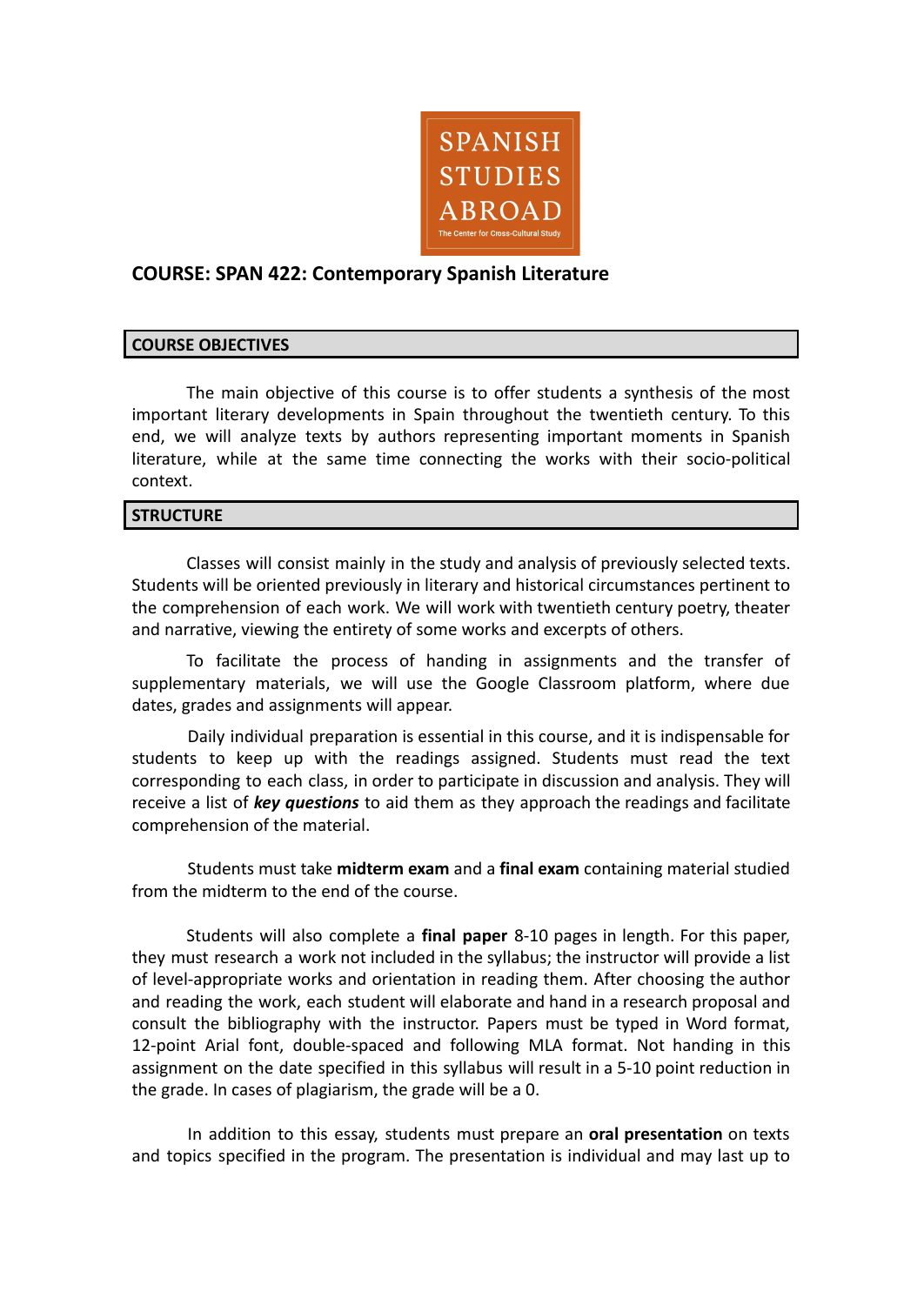15 minutes. Students may use Powerpoint and other resources, pending the instructor's approval.

There may be other activities such as the viewing of a movie or a play, if the current offering includes a work coinciding with the topics covered in the course.

### **MANDATORY READINGS**

- Miguel de Unamuno: San Manuel Bueno, mártir. Madrid: Cátedra, 1985.
- Federico García Lorca: Bodas de sangre. Madrid: Cátedra, 1990.
- Ramón J. Sender: Réquiem por un campesino español. Barcelona: Ediciones Destino, 2004.
- Alberto Méndez: Los girasoles ciegos. Barcelona: Anagrama, 2004.
- Selection of poetry and short fiction (printed material)

## **BIBLIOGRAPHY**

- Alborg J. L. Historia de la literatura española. Vols. II-IV. Gredos, 1980
- Arango, Manuel A. Símbolo y simbología en la obra de F. García Lorca. Madrid: Fundamentos, 1995.
- Berlanga Reyes, A. Introducción a la literatura española a través de los textos. III-IV. Istmo.
- De Noran Eugenio, G. La novela española contemporánea. Madrid: Gredos. 1979.
- del Río, Ángel. Historia de la literatura española. Vol. II. Ed. Bruguera, 1985
- Díaz Plaja. G. Modernismo frente a 98. Madrid: Espasa- Calpe. 1979.
- García Posada. Los poetas de la Generación del 27. Madrid: Grupo Anaya, 1992.
- Gracia, J y Ródenas, D. Historia de la literatura española 7. Derrota y restitución de la modernidad 1939-2010.Madrid: Crítica, 2011.
- Noran Eugenio G. De. La novela española contemporánea. Madrid: Gredos, 1979.
- Ruiz Ramón, Francisco. Historia del teatro español. Siglo XX, Madrid: Cátedra, 1984.
- Shaw, Donald. La Generación del 98. Madrid: Cátedra, 1982.
- Urrutia, Jorge. A. Machado y J. R. Jímenez Cuaderno de Estudio 21. Madrid: Cincel, 1980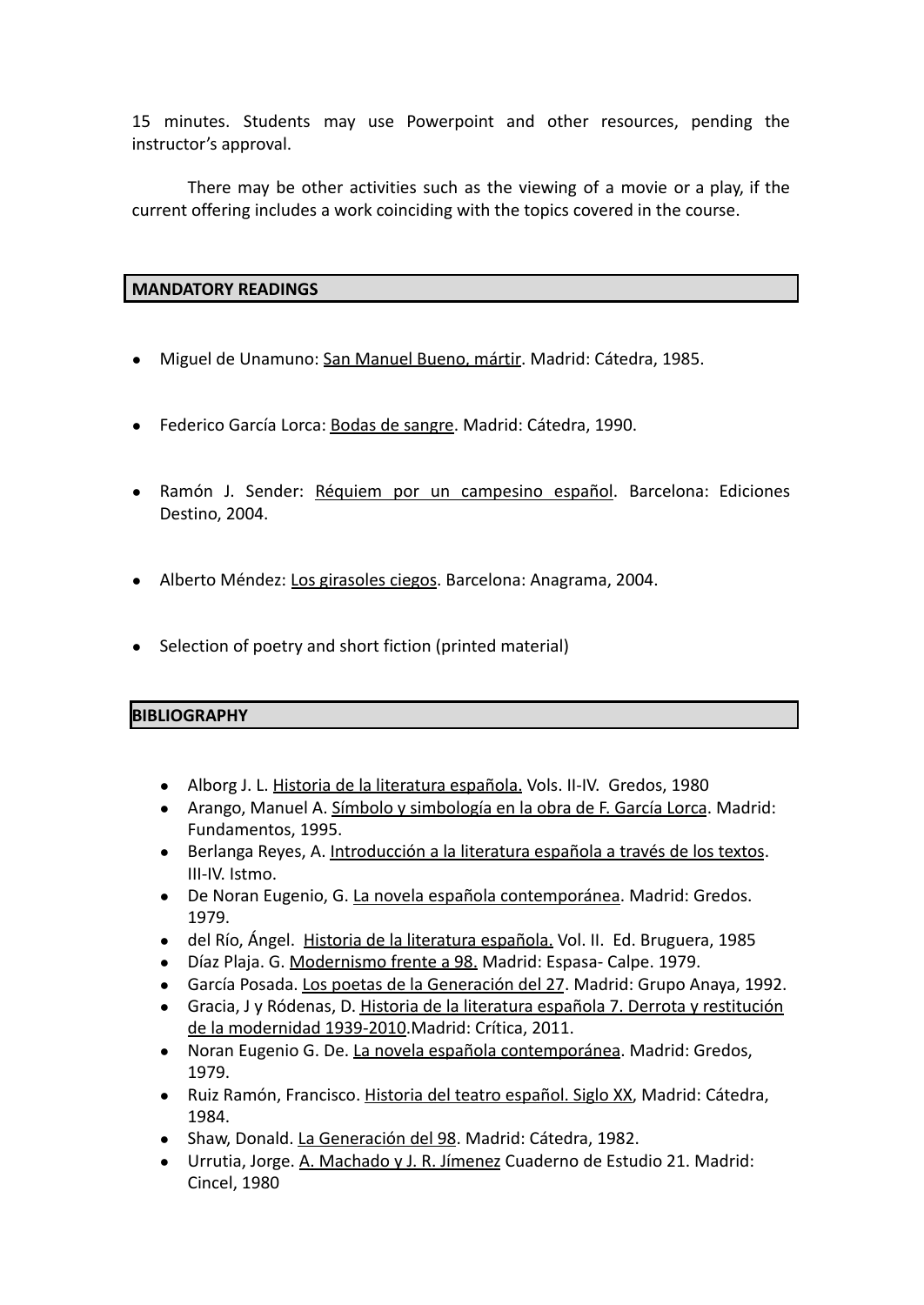● Varios. Historia de la literatura española. Vols. IV-VI. Ed. Ariel, 1982.

### **Webpages**: <http://cvc.cervantes.es/> <http://www.rinconcastellano.com>

### **EVALUATION**

| Participation            | 20%        |
|--------------------------|------------|
| Mid-term exam            | 25%        |
| <b>Oral presentation</b> | <b>10%</b> |
| <b>Final paper</b>       | <b>20%</b> |
| <b>Final exam</b>        | 25%        |

The **participation** grade evaluates continual participation in class and will be calculated taking into account that participation implies not only speaking, but contributing to discussions, preparing the material beforehand in order to participate in analysis and discussion.

Unexcused absences imply a 5-point reduction to the participation grade for the month in question.

Unannounced reading quizzes will be administered so students may demonstrate that they have read the assigned texts. Results on these evaluations will affect the participation grade. The participation grade will also suffer if students do not attend the plays that we go to as a group.

A **midterm exam** will be administered on the material covered up to the specified date.

A **final exam** will be administered, including all material covered from the midterm to the end of the course. CC-CS Administration will announce the date of this exam with sufficient notice.

As explained above, each student must complete a **final paper and an oral presentation** (form specified above).

### **1. TOPICS COVERED**

I. Introduction to 20<sup>th</sup> century literature: Modernism and the Generation of 98.

- a. Antonio Machado's poetry.
- b. Miguel de Unamuno: San Manuel Bueno, mártir.
	- II. Novecentismo y Juan Ramón Jiménez.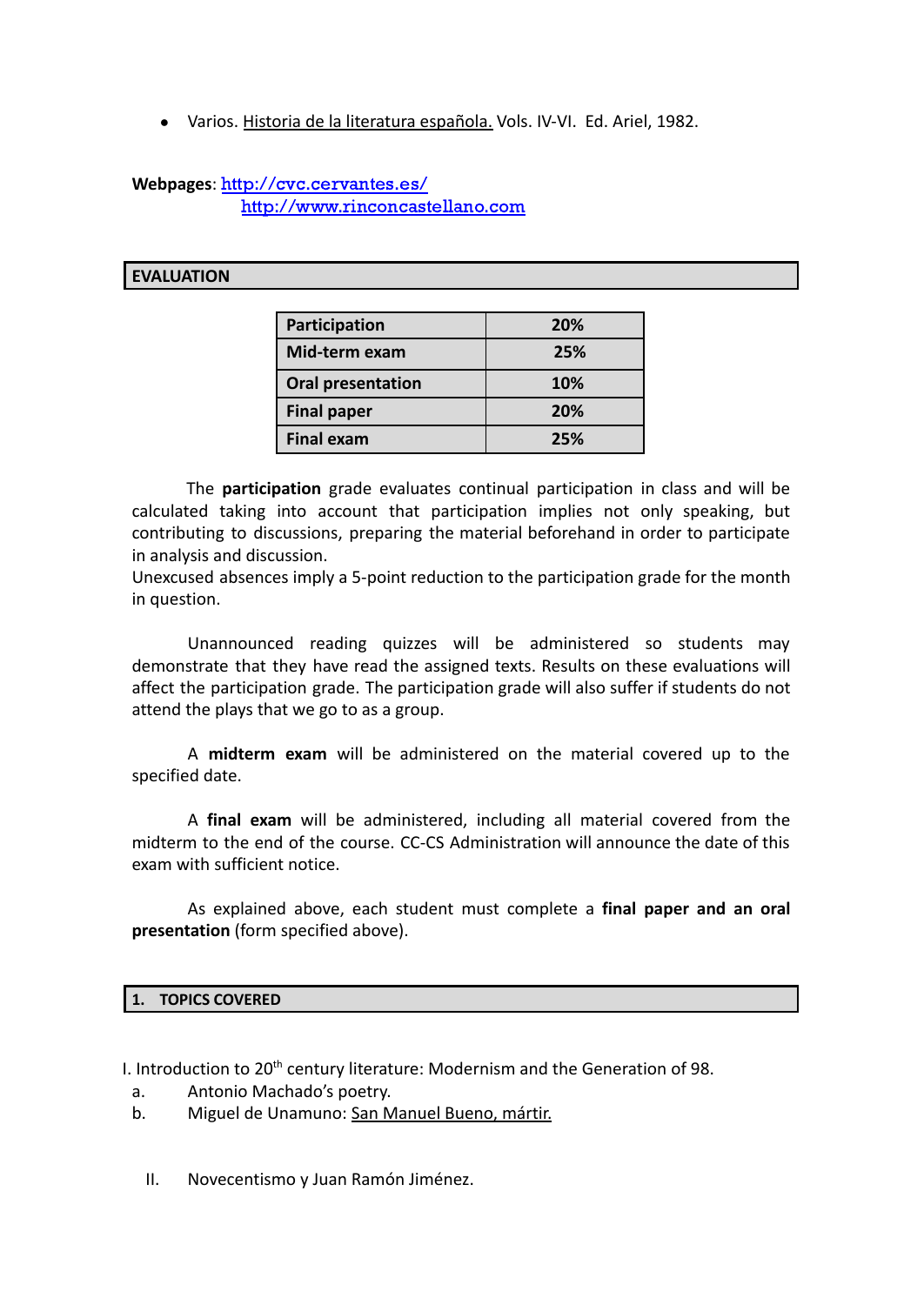- III. The vanguard in Spain.
- IV. Poets of 27: Cernuda, Alberti and García Lorca.
- V. Lorca's theater: Bodas de Sangre.
- VI. Postwar literature: alienation and searching.
- a. The postwar novel.
- b. Rooted and unrooted poetry.
- VII. Literature in exile: Ramón J. Sender: Réquiem por un campesino español.
- VIII. The mid-century generation: Ana María Matute and Carmen Martín Gaite.
	- IX. Literature of the transition and the late twentieth century: Alberto Méndez: Los girasoles ciegos.

## **1. SPECIFIC PLANS**

| <b>Dates</b> | Topic/ Activity planned                                                                                                                  |
|--------------|------------------------------------------------------------------------------------------------------------------------------------------|
| Week 1       | Introduction to 20 <sup>th</sup> century literature<br>$\bullet$<br>Modernism and the Generation of 98<br>Antonio Machado's poetry       |
| Week 2       | Literature on existential and religious issues. M. de Unamuno:<br>San Manuel Bueno, mártir                                               |
| Week 3       | Juan Ramón Jiménez<br>Introduction to the vanguard and its influence                                                                     |
| Week 4       | Poets of 27: tradition and renewal<br>Poets: Luis Cernuda, Rafael Alberti and García Lorca                                               |
| Week 5       | <b>MIDTERM XAM</b>                                                                                                                       |
| Week 6       | Federico García Lorca's theater<br><b>Bodas de Sangre</b><br><b>Oral presentations</b><br>Orientacion and proposal for research project. |
| Week 7       | Postwar literature: Alienation and searching                                                                                             |